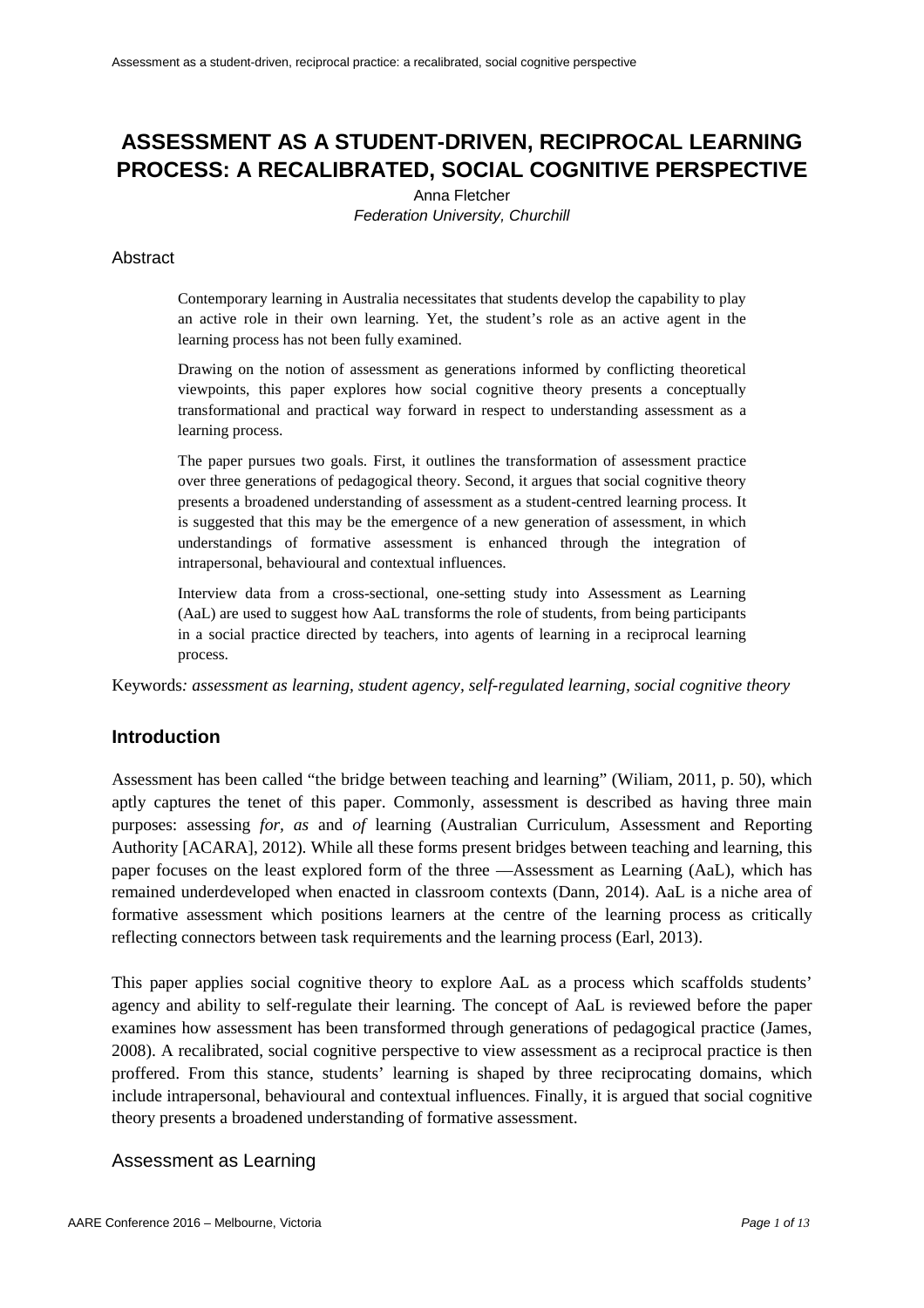The term *assessment as learning* (AaL) was coined more than a decade ago (Dann, 2002; Earl, 2003), but it remains a contested concept. For example, Harry Torrance (2007) used the term to describe the instrumentalist focus on criteria compliance in which assessment procedures and practices –– formative as well as summative–– have come to completely dominate learning and learning experiences. AaL has been characterised as a concept of 'procedural compliance' in which 'learning' has been displaced in teachers' thinking about the purpose of formative assessment (Hume & Coll, 2009). In line with a global focus on repeated measurements as part of a neo-liberal doctrine of accountability (Stobart & Eggen, 2012), AaL has been interpreted by some to represent using tests as a replacement for meaningful instruction. In addition, AaL is frequently associated with selfassessment in respect to students judging their own work, which raises validity and reliability concerns (Brown & Harris, 2014).

Rather than viewing AaL as testing in place of instruction, or focusing on students' evaluation of their finished work, this paper posits that AaL is better understood as a learning process of dynamic interplay between the teacher and student, integrating Self-Regulated Learning (SRL) approaches with classroom practice. SRL is here understood as a multidimensional process by which students proactively generate, monitor and adapt thoughts, behaviours, and feelings in pursuit of goals. This entails that students develop the skills needed to "adapt their thinking or ways of approaching a task, and sustain motivation in order to attain their goals" (Bembenutty, Cleary, & Kitsantas, 2013, p. xi). A key part of SRL is agency, a concept which refers to the intentional, planned pursuit of goals and initiation of appropriate action to reach an anticipated outcome (Bandura, 2006).

Indeed, distinct links between formative assessment and SRL have been made. In his seminal synthesis of relationships between classroom assessment practices and students' learning outcomes, Terry Crooks (1988) argued that formative assessment has the potential to have a powerful, positive impact by guiding students' judgement of what is important to learn. Yet, studies into formative assessment have predominately focused the role of teachers as designers of tasks and instruction, thus essentially adopting a unidirectional approach. However, such an approach may not sufficiently explore the dynamics of how students contribute to the flow of instruction and adapt tasks to make them meaningful to themselves. This interplay between students and teachers has been conceptualized as *agentic engagement* (Reeve, 2012; Reeve & Tseng, 2011). In this paper, agentic engagement refers to a reciprocal process between the student and teacher; a transactional activity in which students make a constructive contribution to the flow of the instruction by asking questions, making suggestions and contributing to the design and adaption of tasks as part of the learning process.

## Assessment in continuous transformation: Generations of assessment practice

In her analysis of congruence between assessment practice and beliefs, Mary James (2008) argued for developing more valid assessment through better alignment among assessment, teaching and learning. In an attempt to explore whether blended approaches are possible, James used the term 'generations' to signify how different assessment practices have come to maturity at different points in history. The present paper aims to reinvigorate James' discussion by proposing that social cognitive theory indeed offers the possibility of a blended, enriched approach to transform assessment. While the notion of *generations* suggests past eras, these assessment characteristics and practices prevail, which is why all three generations are outlined in the present tense.

The first generation of assessment practices focuses on what has been taught in respect of gauging how well knowledge has been transmitted by the teacher and absorbed by the learners (James, 2008).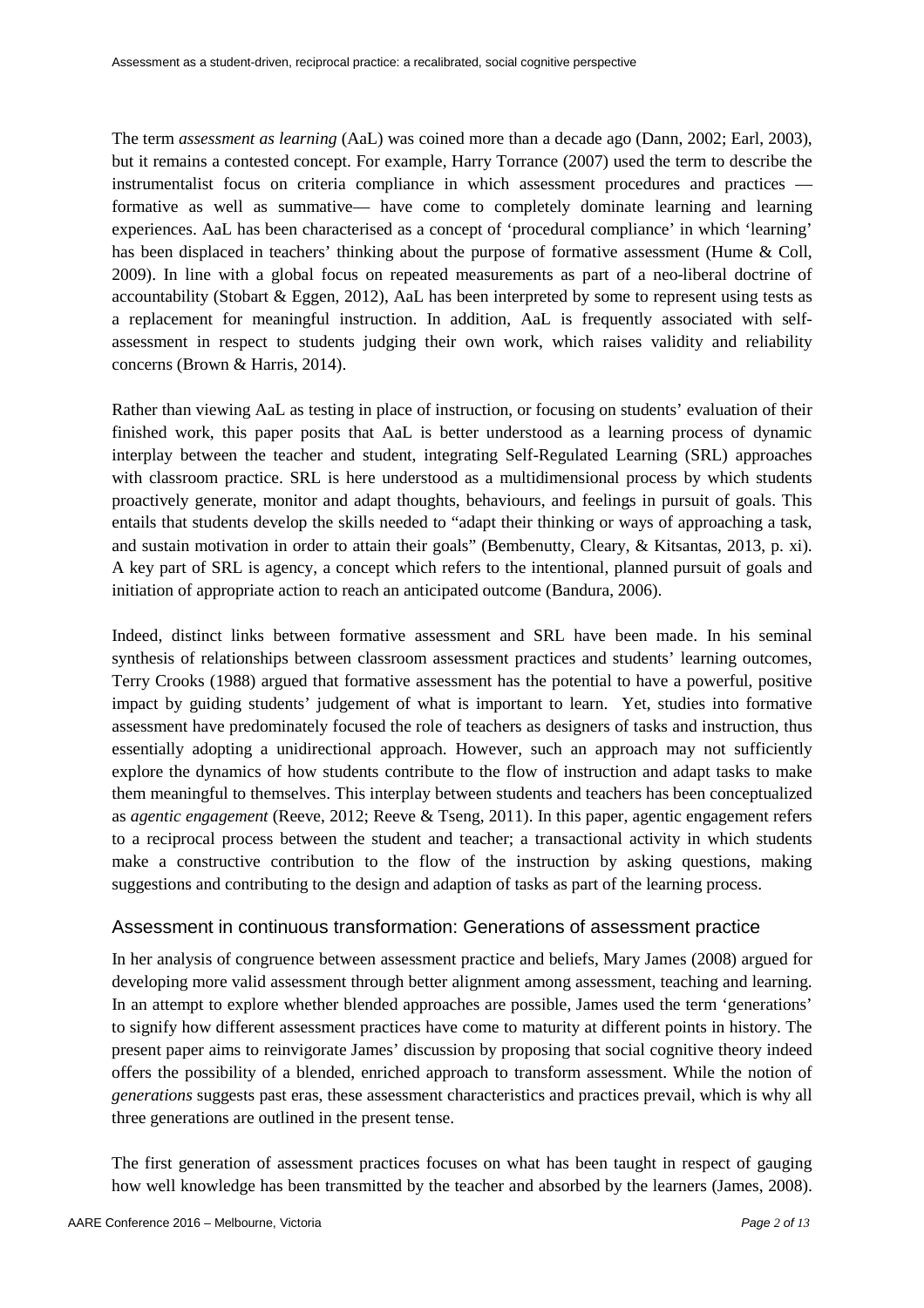This assessment generation is informed by behaviourist theories in which learning is a conditioned response to external stimuli. The theoretical premise is that repetitions of stimuli develop habitual responses, which through 'skill and drill' become automatic. Within this first generation, complex skills are reduced into components which are taught separately before being reassembled in an overall task. Broadly speaking, assessment within this generation is conducted separate to learning, often taking place under test conditions at the end of a unit of learning.

A current example of first generation learning and assessment practice is Direct Instruction (DI) and Explicit Instruction (EI), which involve a highly organised and controlled format of explicit teacher instruction (Howell, 2014; Killen, 2016). In the DI approach, students' understanding of the content and the relevant skills are tested before the teacher moves on to the next stage (Howell, 2014). While the pedagogical underpinning of this approach dates back some fifty years, to the scripted learning model developed by Carl Bereiter and Siegfried Engelmann (Fogarty & Schwab, 2012), DI and EI approaches are well represented at many schools with a large proportion of Aboriginal students. Programs such as the *Stronger Smarter Program* (Luke et al., 2013) and *Good to Great Schools* (2016) use DI to track student learning with the aim to improve students' academic achievement.

The second generation of assessment practice is framed by cognitive constructivist theory, with its focus on assessing an individual learner's sense-making (James, 2008). This view shares the behaviourists' focus on the individual's acquisition of knowledge and skills, but assessment in this view is aimed at gauging the depth of an individual's understanding. Therefore, the learner has a more active role, as they need to interpret new information and apply their own understanding: for example, by demonstrating their problem-solving skills. Performance in second-generation assessments tends to require the student to demonstrate cognitive skills by applying conceptual frameworks to find solutions to problems (James, 2008). Second-generation assessments are frequently time-limited, as speed of completion is assumed to correlate with the level of a student's acquisition of concepts.

The third generation of assessment practice presents a shift away from psychometric assessment practices in which learning is measured as an individual's acquisition of knowledge and understanding (Elwood & Murphy, 2015). Learning is seen as a social practice where knowledge is developed as part of participating in activities with others (James, 2008). This generation of assessment is underpinned by sociocultural theory, in which learning is thought to involve both thought and action in a situated context. According to sociocultural theory, situations influence thinking, and thinking conducted through action alters the situation ––the two constantly interact. Assessment in this view is an interaction among the student, teacher and the assessment task within its social, historical and cultural context (Elwood, 2006; Elwood & Murphy, 2015; Klenowski & Wyatt-Smith, 2014). Sociocultural theory stresses a collective perspective by focusing on how language underpins people's ability to collaborate and learn from each other. For example, James (2008) defines learning as a social and collaborative activity, emphasising its collective importance by arguing that: "[l]earning involves participation and what is learned is not the property of an individual but distributed within the social group" (p. 30). Learning is thus seen as a cyclic movement in which knowledge is created and distributed. It is part of the social, historical and cultural environment in which the learner's construction of knowledge is situated, as a member of a community of learners in a setting (Klenowski & Wyatt-Smith, 2014).

The Swiss researcher Philippe Perrenoud (1998) presented a contrasting position to the dominant sociocultural approach presented in English formative assessment literature. Arguing that French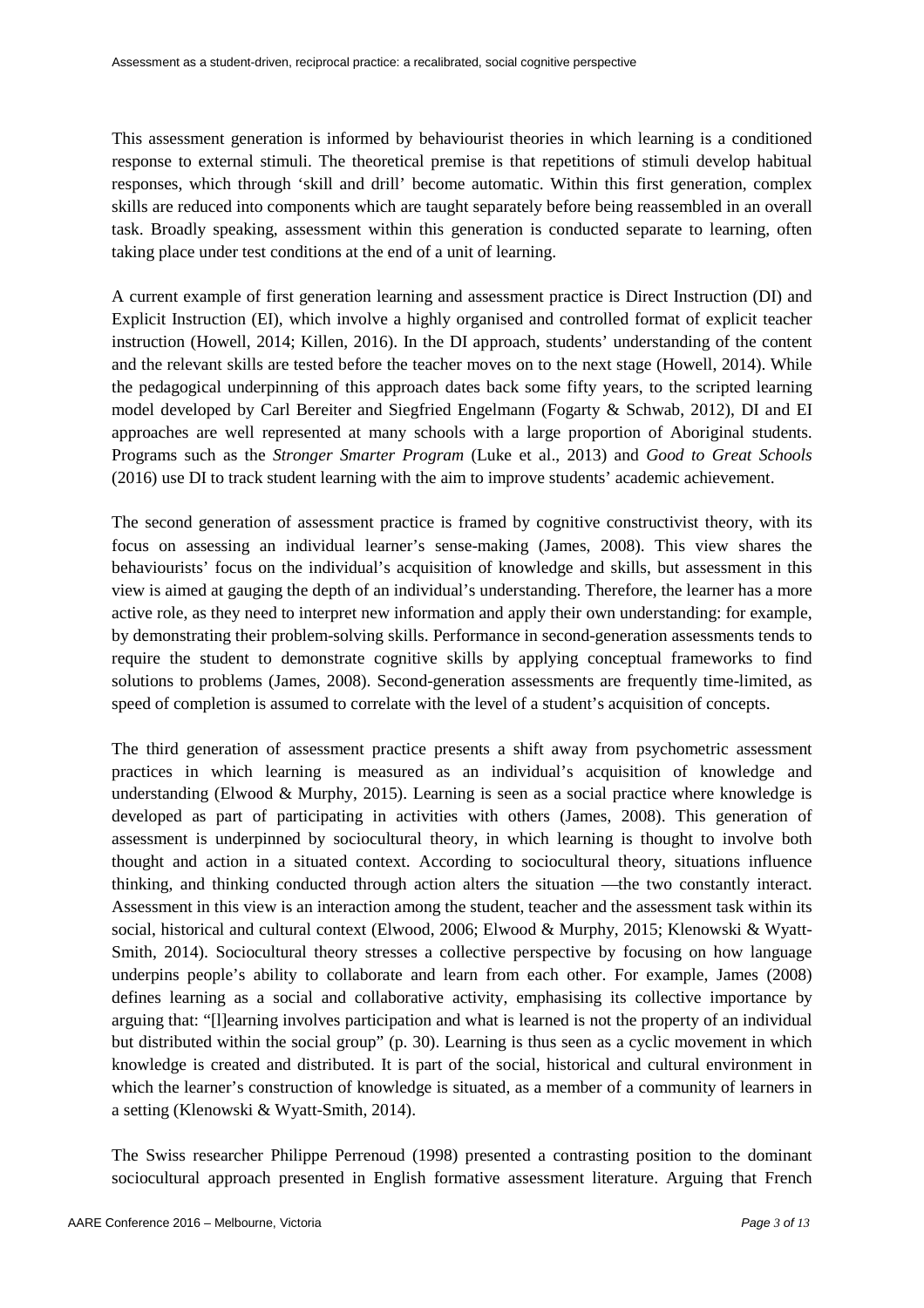language contributions to formative assessment (or 'formative *evaluation*') emphasise individualised regulation of learning, Perrenoud stressed the importance of students' agency by taking the feedback into account and thus allowing it to affect their cognition (Perrenoud, 1998). On one hand, this conception of formative assessment may be viewed as just another form of a constructivist, secondgeneration assessment practice. Alternatively, it may be seen as the beginnings of a transformed, synthesized conception of assessment. Interestingly, Linda Allal, whose research also reflects the French-speaking conception of formative assessment, has made a poignant distinction between the teacher-focused approach and what she referred to as the *enlarged conception* of formative assessment. The former refers to an approach in which the teacher assumes the responsibility for planning, managing and interpreting the results of formative assessment. By contrast, an enlarged conception of formative assessment scaffolds the active involvement of students in formative assessment through procedures such as self-assessment, reciprocal peer assessment and joint teacher– student assessment (Allal & Lopez, 2005).

The enlarged form of formative assessment aligns with AaL. Its emphasis on student agency echoes Johnmarshall Reeve's critique of formative assessment, which he has described as a unidirectional flow of instruction by which the teachers set tasks that students respond to. As Reeve (2012, p.161) put it: "What is missing from such a conceptualization of student engagement [… is] students' constructive contribution into the flow of instruction they receive, as students try to enrich and personalize that instruction". The idea of students' agentic engagement and contribution to instruction aligns with Allal's notion of joint teacher–student assessment as part of an enlarged concept of formative assessment. Encouragingly, there appears to be a growing interest among formative assessment scholars to explore students' active role in quality assessment and how it can be enacted in practice, to enhance learning in a variety of ways (e.g. Laveault & Allal, 2016).

#### *Adopting a social cognitive perspective to conceptualise assessment as a reciprocal practice*

Social cognitive theory shares the sociocultural acknowledgement of social participation as a central aspect of learning, by positing that people are both producers and products of social systems (Bandura, 1997). However, it transforms the understanding of social participation by shifting the focus to examining how people have influence over what they do, by exercising personal agency to motivate themselves, set goals and evaluate their progress (Bandura, 2001). Thus, from a social cognitive position, learning refers to the learner's agency and ability to self-regulate their learning within a social context (Cleary & Zimmerman, 2004).

Founded in an agentic perspective, social cognitive theory (Bandura, 1986) posits that people intentionally act to control their functioning and the course of events, which result from their actions. Students' learning is understood to be a process which is shaped by three reciprocating domains of factors (see figure below). These include (1) *situational factors* such as the curriculum outcomes which underpin the task requirements. The classroom context's support for learning is another key situational influence. The student's (2) *intrapersonal factors* –such as his/her prior understanding and knowledge; motivation; degree of self-efficacy and capability to employ strategies to self-regulate his/her learning– all influence how the student engages as an agent in their own learning. The learning actions the student takes e.g. planning; analysing the task; checking that they understand; and seeking help constitute the (3) *behavioural* domain. This also includes the actions teachers takes to scaffold the learning process.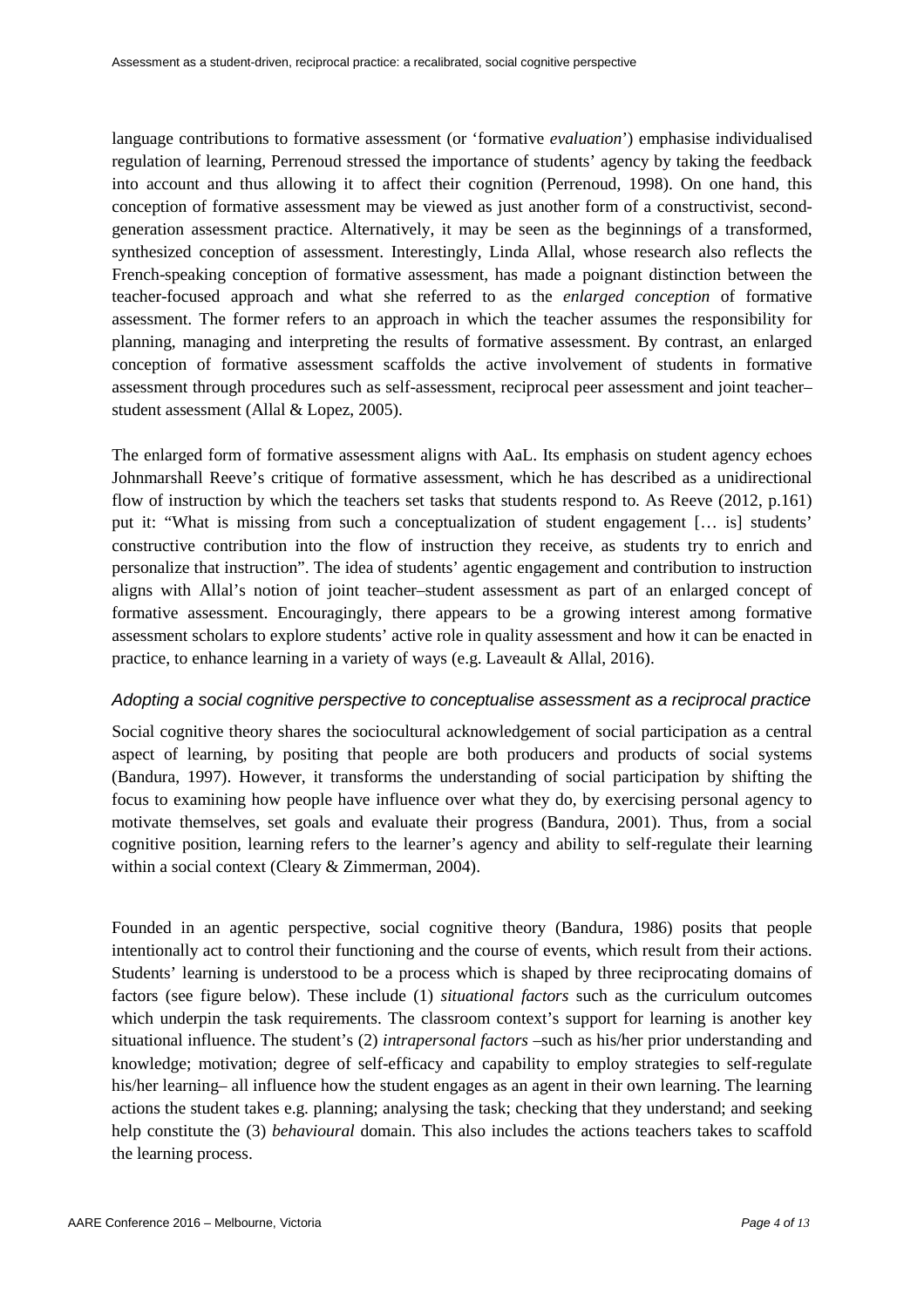## *Figure 1*

### <<< INSERT FIGURE 1>>>

## *Figure 1:* A schematic representation of triadic reciprocality in AaL classrooms (adapted from Bandura, 2012)

### *Transforming assessment into a reciprocal practice*

This paper seeks to present a transformed, broadened view which expands on the work of key AaL scholars (e.g. Absolum, Flockton, Hattie, Hipkins & Reid, 2009; Dann, 2012; Earl, 2013) by integrating SRL theory into AaL as classroom practice. The present discussion is informed by a study which was conducted as a writing project, designed to explore how primary students' learning was shaped in a student-centred AaL process (Fletcher, 2015). It followed the SRL cycle (Zimmerman, 2011) with its phases of *forethought, performance* and *self-reflection* (see table below). In particular, the study sought to understand the influence of scaffolding students' agentic engagement in the forethought stage of the AaL process, with the aim of developing students' ability to self-regulate their learning.

## Table 1: *Phases of the Assessment as Learning Process*

| Forethought phase |                                                                                                           | Performance phase |                                                                   | Self-reflection phase |                                                          |
|-------------------|-----------------------------------------------------------------------------------------------------------|-------------------|-------------------------------------------------------------------|-----------------------|----------------------------------------------------------|
| Students          |                                                                                                           | Students          |                                                                   | Students              |                                                          |
| ٠                 | analyse relevant curriculum<br>learning outcomes                                                          | $\bullet$         | monitor their understanding<br>and seek help                      |                       | identify strengths and areas to<br>improve for next time |
| ٠                 | split overall curriculum<br>outcomes into partial, task-<br>related goals                                 | $\bullet$         | check performance against<br>partial goals to monitor<br>progress |                       | attribute reasons for success<br>and challenges          |
| ٠                 | explore possible learning<br>strategies to employ                                                         | ٠                 | seek feedback                                                     |                       |                                                          |
| $\bullet$         | create a checklist of strategies<br>and partial goals to meet<br>during the<br>performance/drafting phase |                   |                                                                   |                       |                                                          |
| ٠                 | determine timelines for partial<br>goals                                                                  |                   |                                                                   |                       |                                                          |

By inciting students' agentic engagement as part of the forethought phase of AaL, students are supported and scaffolded to have input into the learning process by using explicit goals from the curriculum and engaging in the learning process by making choices. This requires students to interpret and integrate the curriculum goals with their intrapersonal capabilities: for example, by deciding what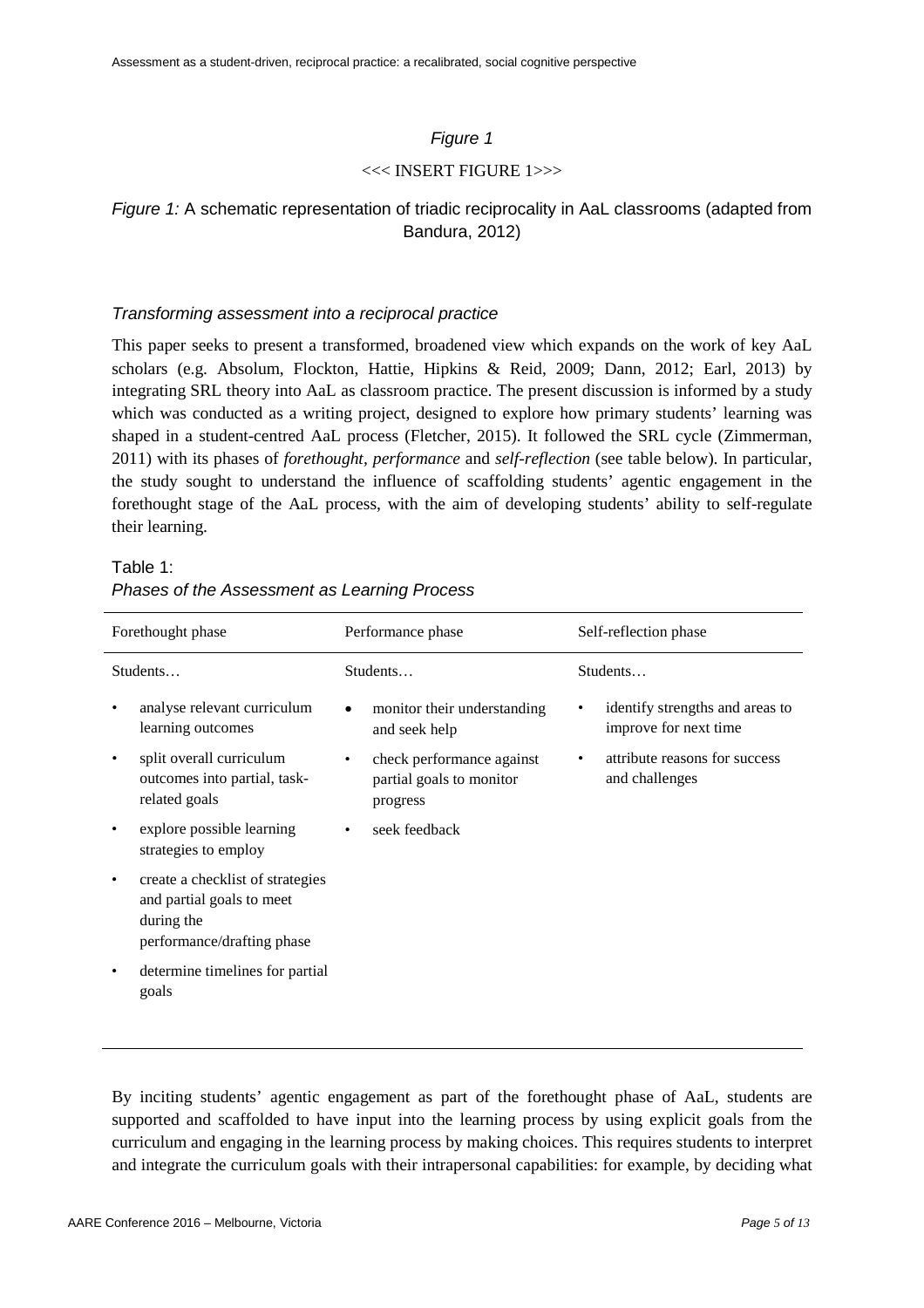type of text to write, and determining a suitable audience. This approach draws on Schunk's empirical findings which suggest that students who perceive that they have a degree of control over content and performance, tend to initiate and sustain behaviours directed towards the relevant learning goals to a greater degree than students with a low sense of control (Schunk, 1995; Schunk & Pajares, 2005).

In the context of the present study's writing project, the forethought phase of the learning process entailed students to establish a checklist of specific skills and language features they would address in their learning, to meet the curriculum outcomes. Once the learning goals were identified, the students identified strategies to facilitate their progress. The approach applied SRL theory to a social classroom context which situated the AaL process. The AaL process integrated key SRL elements such as goal-setting, implementation of learning strategies and self-evaluation (see Beishuizen & Steffens, 2011; Pintrich, 2004; Schunk & Zimmerman, 2003).

## Methodological overview

The study informing this paper was designed as a one-setting, cross-sectional form of practitioner research (Punch, 2009). Conducted as a writing project, the sample in the study included 256 students from school years 2, 4 and 6 (aged 7, 9 and 11 years), and sixteen teachers at an independent (coeducational, non-religious) primary school in Darwin, Australia. The school was ranked slightly above the Australian average on the Index of Community Socio-Educational Advantage (ICSEA). It had a longstanding commitment to support, enrich and extend its students as part of everyday lessons.

The data collection included students' three-phase planning templates and the students' subsequent work in the form of writing samples. In addition, the data collection included two interviews with each of the sixteen teachers and ongoing email correspondence with the teachers throughout the writing project. The teacher interviews were complemented with interviews of two students, twice, from each participating class. All interviews were digitally recorded, and transcribed with voicerecognition software during the time of data collection (Fletcher & Shaw, 2011). By transcribing concurrently, emerging themes in the data started becoming apparent early in the process.

All interviews were conducted by the investigator, who was familiar with all participants and well immersed in the setting as a longstanding member of the staff. As a researcher investigating the professional practice of other teachers at the school, possible coercion of colleagues was an obvious ethical consideration, as the investigator was in a position of trust. The study had ethical clearance and followed protocols for informed consent, freedom to withdraw at any time, member checking of transcripts and use of pseudonyms.

## *Data analysis*

The central question examined how primary students' learning was shaped by the AaL process which followed the SRL cycle phases of forethought, performance and self-reflection. When transcribing the interviews, a number of pertinent issues in respect of how students' learning was shaped by the AaL process emerged, thus enabling preliminary codes to be identified. Further preliminary codes emerged during the re-reading of the interview transcripts, email correspondence with teachers, and the planning templates' reflective sections. This initial identification resulted in some thirty-five codes. Repeated reading of transcripts identified similar data that appeared significantly related. Guided by the central question and the theoretical framework, the mixture of student and teacher data was narrowed to eight synthesised thematic categories.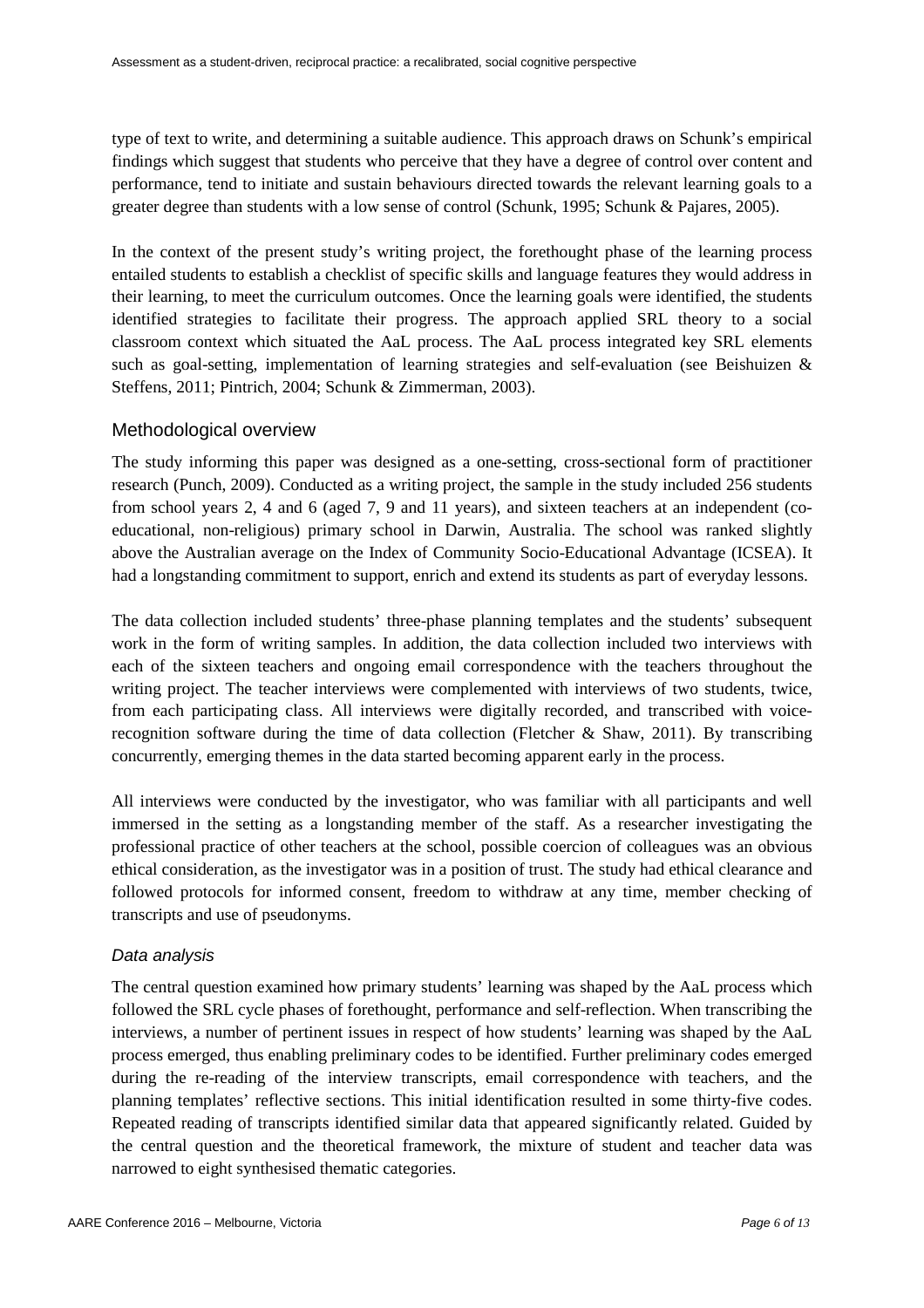In line with social cognitive theory (Bandura, 1986) the categories reflected factors to do with teachers and students as individuals as well as the social context. They included a range of *emotions*; own *preferences* and *choices*; *cognitive considerations* such as reflective learning, strategies and predictions; and expressions of *self*-*efficacy* and *persistence*. The eight themes also included *social considerations* such as references to peers, teachers and audience; and *value judgements* such as the mentioning of depth, authenticity and meaningfulness. Also, descriptive reference to *teaching and learning practices* was identified as a theme.

In respect of this paper, the students' and teachers' individual cognitive considerations and learning practices were particularly informative as they illuminated how AaL can help foster students' agentic engagement and sense of ownership in the learning process.

## Ownership of learning: insider accounts of students' agency in AaL

The following insider accounts were captured in students' planning templates and in interviews with students and teachers. They are included in this paper as a brief illustration of how student agency was manifested in the study. A more elaborated analysis and discussion has been published elsewhere (see Fletcher, 2015; 2016).

The data collected in the study suggested that the forethought phase, with its explicit requirement for students to engage in strategic planning, came to underpin the entire learning process. The students' perception of control, when planning and subsequently monitoring their learning, was evident in their planning documents, as well as in the verbal accounts. In her follow-up interview after the project had finished, Ruby, a Year 4 student, was asked to describe how she had used the planning template. She explained how she had used the checklist on the planning template to allocate marks for the different components of her planning, as a strategy for monitoring and evaluating her progress:

I gave the first [strategy a score of] 2, because it gave me most ideas for my poem […] and the second was just to remind me what I should do. Like how to check it. The first part was how I should start my poem.

Follow-up interview, Ruby, Year 4 student, October, 2009

This quotation illustrates Ruby's agentic engagement, manifested by how she adapted the task to make make it meaningful. Her explanation indicates how she applied metacognitive considerations and self-regulatory behaviour as part of the AaL process. She demonstrates analytical thinking in evaluating the importance of different strategies she used, by allocating scores according to "most ideas for [the] poem". Her ability to rank cognitive strategies aligns with higher-order thinking (Krathwohl, 2002). Ruby's ability to distinguish between different levels of cognitive considerations becomes further evident when she describes a lower-order thinking aspect, which she has included in her planning "just to remind me what I should do", as she took ownership of her learning in the AaL process.

The writing project required the students to identify their overall learning goals as well as the intended audience they wanted to engage with in their writing. This forethought element of the learning process generated a close interplay between teachers and students, in which students actively sought feedback to inform their learning. An illustration of the dynamic interplay between the teacher and students is described below, in a teacher's reflection of their role in scaffolding in the AaL project: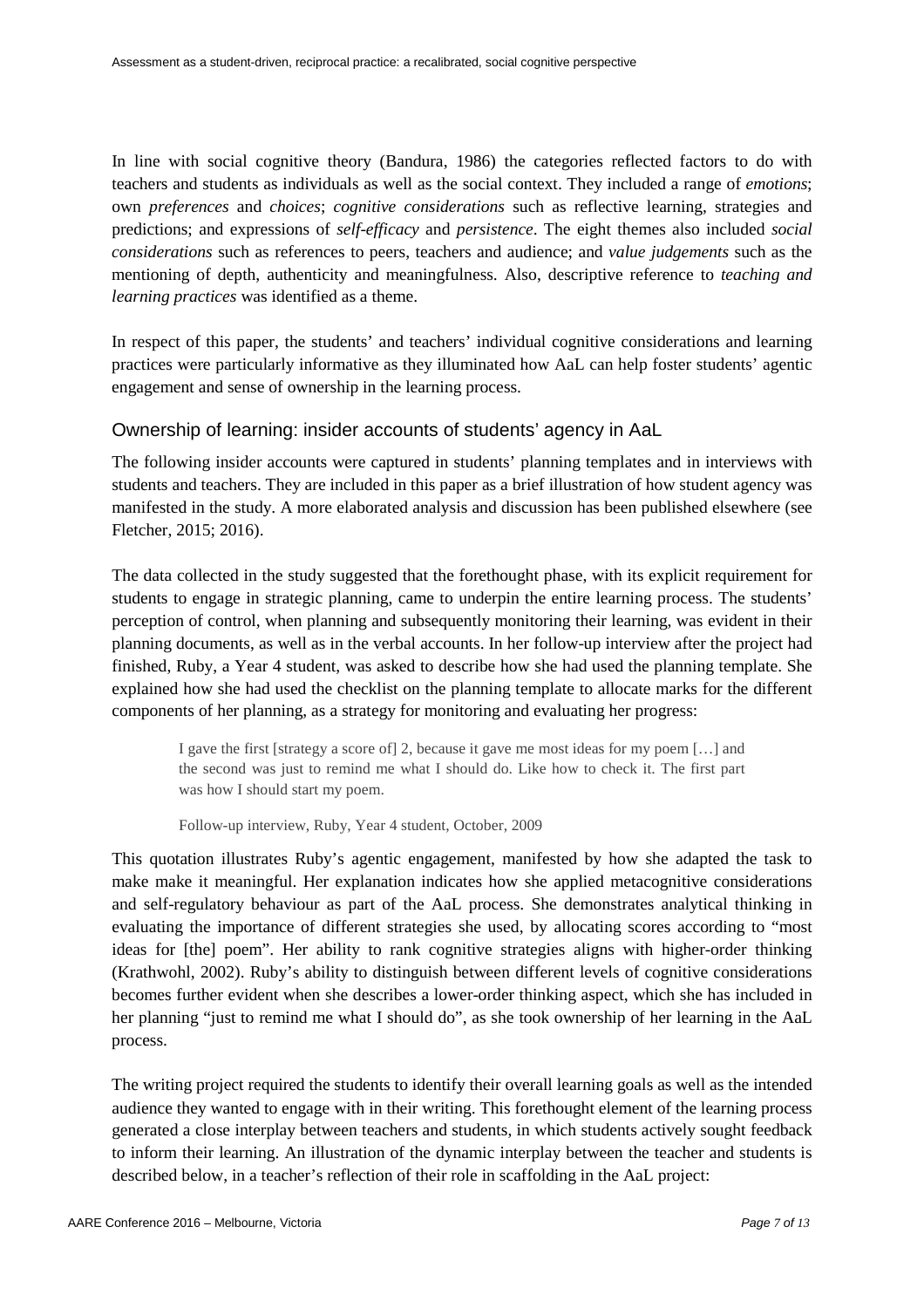It probably help[ed] them, writing it down: 'what is required of me in this task', and writing it down, having it clear, looking back to it all the time. Rather than me just going: 'this is a procedure'; 'this is what is required on a procedure'; 'here's an example, now it's your turn to write one'.

Q: So, less spoonfeeding?

Yes! Much less spoonfeeding. Although it did require spoonfeeding in helping them fill in [the planning template], then it was… yeah. You could see the cogs turning a bit more.

Follow-up interview with Sam, Year 6 teacher, October, 2009

The result of the students' agentic engagement ––or as Sam put: *cogs turning*–– was illustrated by the students' choices in planning and crafting their assessment. The following are two extracts from a Year 6 student's planning template, in which the student had set the goal to write a 'play' for 'children aged 3 to 6' as the intended text and audience. It illustrates how the student, Leon, had made strategic, cognitive connections (Reeve, 2012) as part of the forethought phase of the AaL process. Under the heading '*How will I show that I can write for a purpose?*' Leon set the following goals for engaging the audience and using writing strategies:

Simple language. Teach them a lesson never to lie. Exciting voices. Fantasy. Animal Characters.

Keep the Audience entertained. Get characters to talk to audience. Get audience to do stuff.

Planning template from Leon, Year 6 student

The precision in Leon's choices above indicate his engagement in the learning process during the forethought stage, as he deliberately planned to use particular strategies to achieve his stated goal of engaging an audience of children aged 3 to 6. Furthermore, the deliberate choice of animal characters with "exciting voices", appears aimed to interact with the audience, which indicates Leon's SRL ability to adapt his thinking and ways of approaching a task, and sustain motivation in order to attain goals.

Several teachers described how they found that the scaffolded AaL approach helped their students develop confidence and competence as learners. Maria, a Year 2 teacher, provided poignant comments which reflected how she noted a sense of ownership of learning among her young students. She also thought the students appeared motivated and proud of their work during the AaL project. When asked whether any particular students had demonstrated learning achievements which were contrary to her expectations, Maria expressed how particularly the lower achievers in her class had shown a new side of themselves as learners:

Uhm... I'd actually have to say... Those that are often hard to motivate got really into this. Uhm... and it might have been that sense of… eh, a bit of ownership, freedom with what they were doing. […] In their eyes... that... uhm... gave them that drive to.. uhm… to do the best that they could.

Maria, Follow-up interview, October, 2009

Maria's description of how several of her Year 2 students demonstrated that they felt motivated and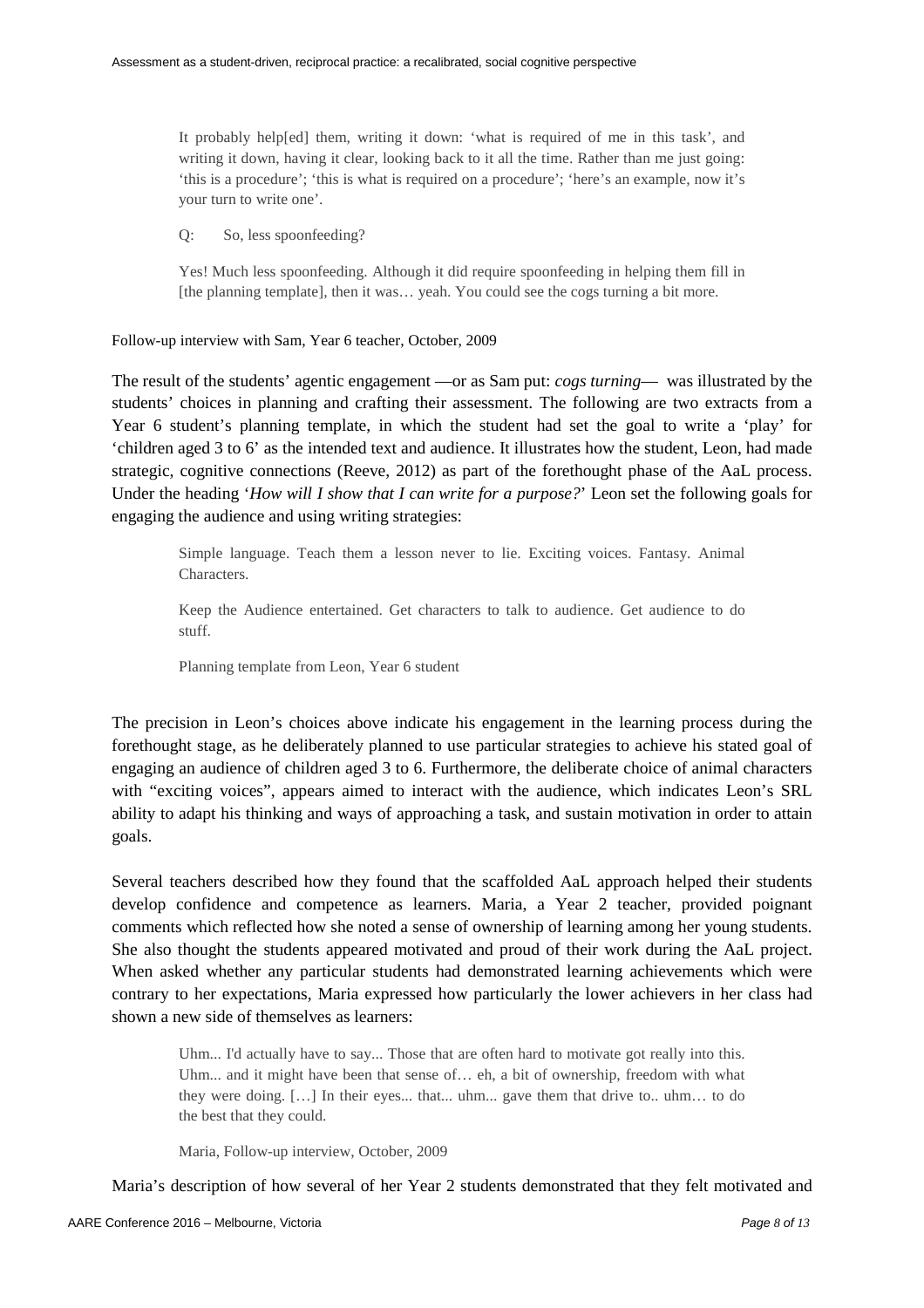that they sensed *"a bit of ownership, freedom with what they were doing"*, as Maria put it, is strikingly similar to what 'Elle', a Year 6 teacher noted. It is pertinent how both teachers spontaneously suggested that students' identification of their targeted audience ––a key element of the forethought phase of the AaL process–– appeared to have impacted on students' sense of motivation and the value they attributed to their work:

I felt that they understood what they were writing it for. […] They didn't just show me that they understood the structural: *how to do it*. [Inaudible] It wasn't so mechanical. It was more… they just gripped on to it. It was like: *Right, there is a meaning for this; I know whom I'm writing it to, and for, and why I'm writing it. So I'm going to do the best I can do.*

Elle, Follow-up interview, December, 2009

Arguably, Elle's comments capture the essence of using assessment as a learning process. When the notion of AaL was introduced as a reinforcement and extension of the role of formative assessment, Lorna Earl (2003) sought to emphasise the role of the student. She envisaged students as critical connectors between the assessment and learning process in a role "as active, engaged, and critical assessors [who] can make sense of information, relate it to prior knowledge, and master the skills involved" (Earl, 2003, p. 25). What Elle described in the segment above is students taking on precisely this critical role, which Earl describes as *connectors* between assessment and learning, who make active choices and exercise agency in steering their learning towards the targeted learning goals from the syllabus.

### Conclusion

This paper seeks to offer a recalibrated perspective of assessment as a reciprocal practice by examining AaL through social cognitive theory. It proposes a conceptual and practical framework for AaL to scaffold students' agentic engagement and development of self-regulated learning skills. In this study, the AaL process was scaffolded by the teachers and framed by the planning template, which aided the students in their metacognitive process of monitoring understanding, organising ideas and checking for consistency. By connecting the success criteria with the assessment task and placing the student in the centre as an agentically engaged co-developer in the assessment process (Reeve, 2013; Reeve & Tseng, 2011), the process echoed Earl's emphasis on the student as a "critical connector" between the assessment and learning process (Earl, 2013).

This paper's exploration of assessment as transformational generations of pedagogical practice (James, 2008) highlights how contrasting theoretical lenses present different conceptual and practical insights. It is suggested that the proposed conceptual and practical framework to scaffold students' agentic engagement and development of self-regulated learning skills, as part of the AaL process, may be the emergence of a new generation of assessment. Five insider accounts are used to illustrate how student agency may be manifested within this transformed, reciprocal practice.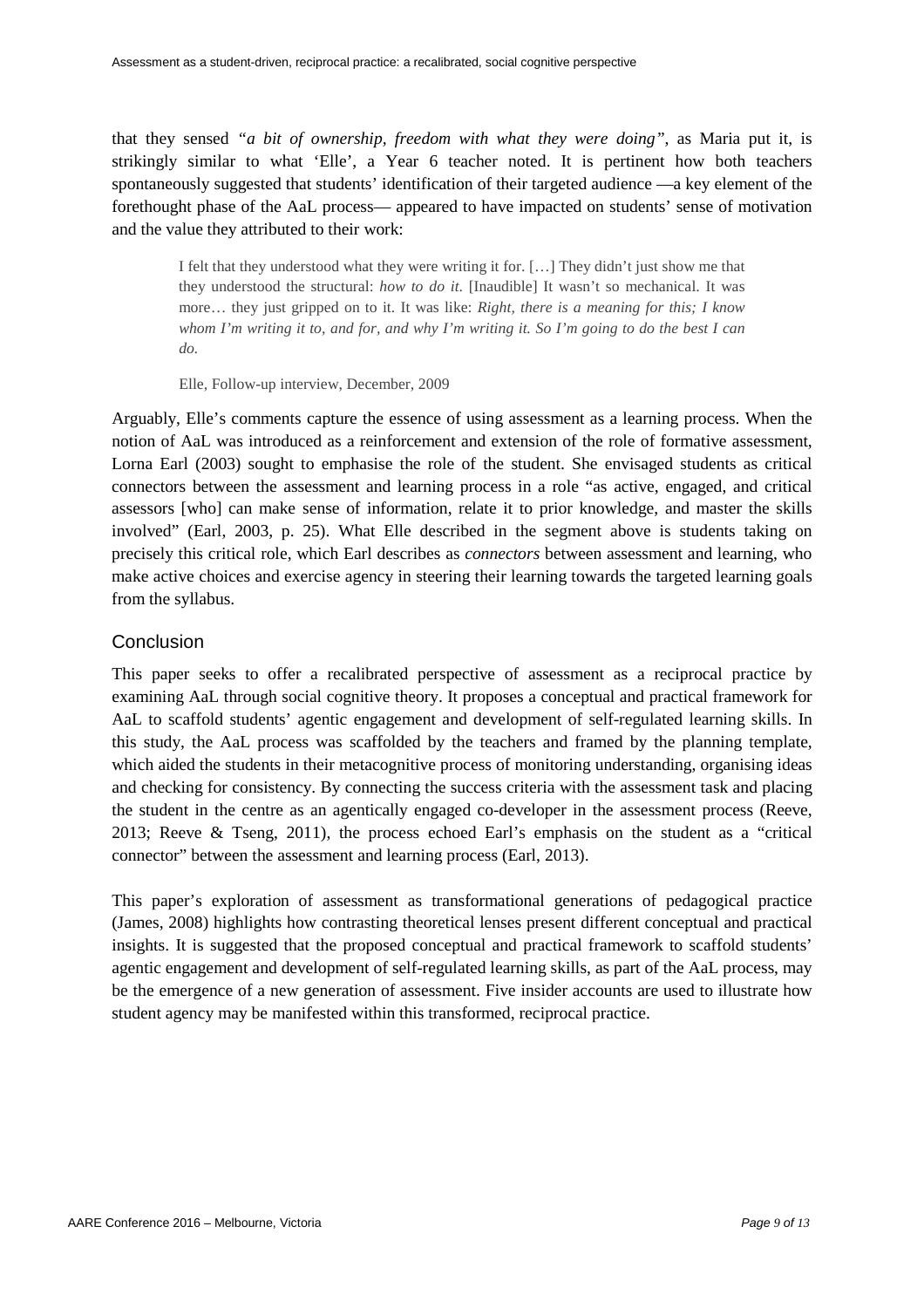## **References**

- Absolum, M., Flockton, L., Hattie, J., Hipkins, R., & Reid, I. (2009). *Directions for assessment in New Zealand: Developing students' assessment capabilities*. Wellington: Ministry of Education Retrieved from Accessed from Te Kete Ipurangi – Assessment Online[: http://assessment.tki.org.nz/Research-and-readings.](http://assessment.tki.org.nz/Research-and-readings)
- ACARA. (2012). *The Shape of the Australian Curriculum, Version 3*. Sydney: ACARA Retrieved from

http://www.acara.edu.au/verve/\_resources/The\_Shape\_of\_the\_Australian\_Curriculum\_V3.pd f.

- Allal, L., & Lopez, L. M. (2005). *Formative assessment of learning: A review of publications in French*: OECD.
- Bandura, A. (1986). Social foundations of thought and action : A social cognitive theory Englewood Cliffs, N.J.: Englewood Cliffs, N.J. : Prentice-Hall.
- Bandura, A. (1997). *Self-Efficacy: The Exercise of Control*. New York: W. H. Freeman and Company.
- Bandura, A. (2001). Social Cognitive Theory: An Agentic Perspective. *Annual Review of Psychology, 52*(1), 1.
- Bandura, A. (2006). Toward a Psychology of Human Agency. *Perspectives on Psychological Science*, 1(2), 164-180. doi:10.2307/40212163
- Bandura, A. (2012). On the Functional Properties of Perceived Self-Efficacy Revisited. *Journal of Management*, 38(1), 9-44. doi:10.1177/0149206311410606
- Beishuizen, J., & Steffens, K. (2011). A conceptual framework for research on self-regulated learning. In R. Carneiro, P. Lefrere, K. Steffens, & J. Underwood (Eds.), *Self-Regulated Learning in Technology Enhanced Learning Environments A European Perspective* (Vol. 5, pp. 3-21). Rotterdam: Sense Publishers.
- Bembenutty, H., Cleary, T. J., & Kitsantas, A. (2013). Preface. In H. Bembenutty, T. J. Cleary, & A. Kitsantas (Eds.), *Applications of Self-Regulated Learning across Diverse Disciplines: A Tribute to Barry J. Zimmerman* (pp. xi-xv). Charlotte, USA: Information Age Publishing Inc.
- Brown, G. T. L., & Harris, L. R. (2014). The future of self-assessment in classroom practice: Reframing self- assessment as a core competency. *Frontline Learning Research, 2*(1), 22-30. doi:http://dx.doi.org/10.14786/flr.v2i1.24
- Cleary, T. J., & Zimmerman, B. J. (2004). Self-regulation empowerment program: A school-based program to enhance self-regulated and self-motivated cycles of student learning. *Psychology in the Schools, 41*(5), 537-550. doi:10.1002/pits.10177
- Crooks, T. J. (1988). The Impact of Classroom Evaluation Practices on Students. *Review of Educational Research, 58*(4), 438-481. doi:10.2307/1170281
- Dann, R. (2002). *Promoting Assessment as Learning*. London: RoutledgeFalmer.
- Dann, R. (2012). *Promoting assessment as learning: Improving the learning process*: Routledge.
- Dann, R. (2014). Assessment as learning: blurring the boundaries of assessment and learning for theory, policy and practice. *Assessment in Education: Principles, Policy & Practice, 21*(2), 149-166. doi:10.1080/0969594x.2014.898128
- Earl, L. M. (2003). *Assessment as learning: Using classroom assessment to maximize student learning*. Thousand Oaks; London; New Delhi: Corwin Press.
- Earl, L. M. (2013). *Assessment as Learning: Using Classroom Assessment to Maximize Student Learning* (2nd ed.). Thousand Oaks; London; New Delhi: Corwin Press.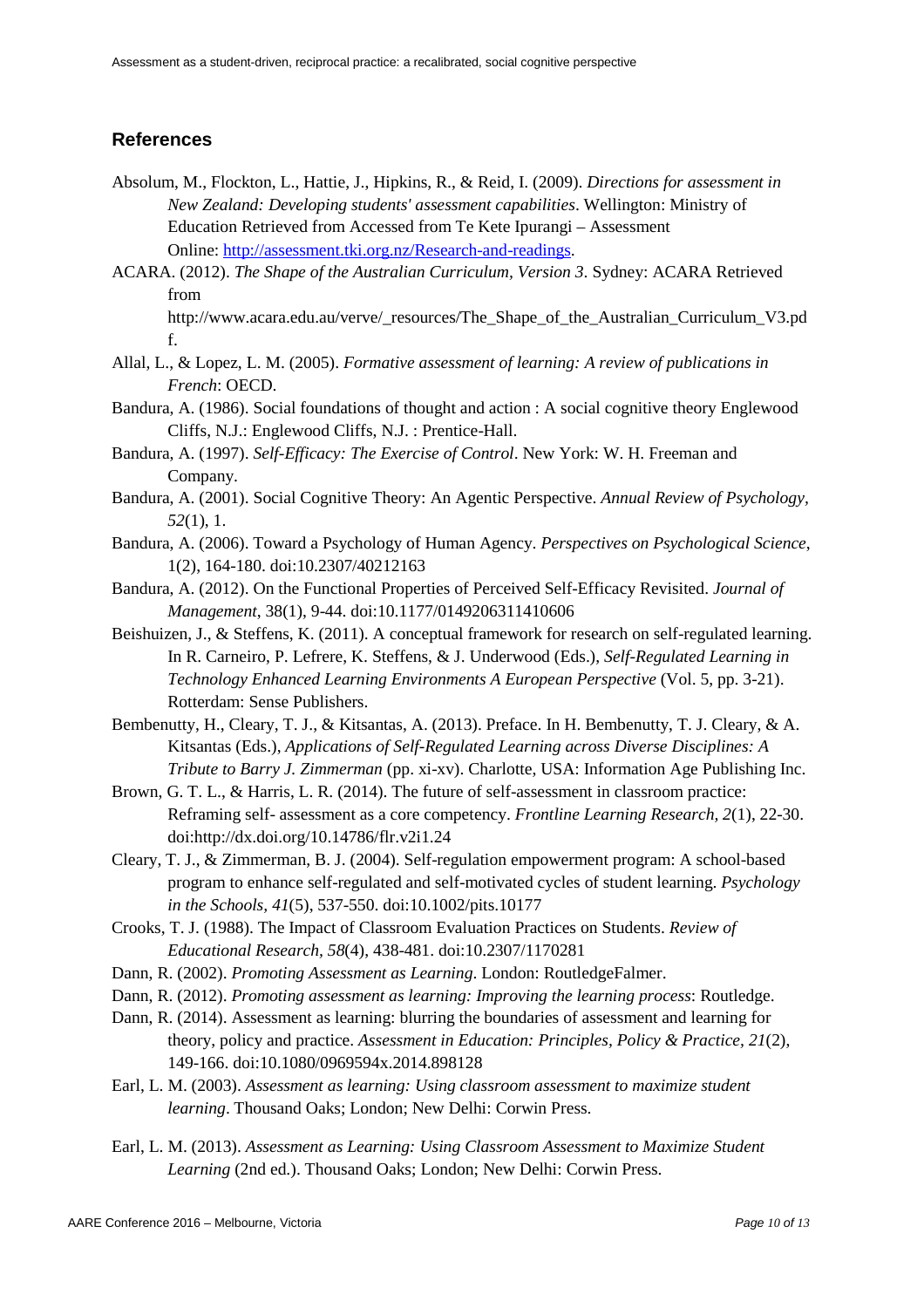- Elwood, J. (2006). Formative assessment: possibilities, boundaries and limitations. *Assessment in Education: Principles, Policy & Practice, 13*(2), 215-232. doi:10.1080/09695940600708653
- Elwood, J., & Murphy, P. (2015). Assessment systems as cultural scripts: a sociocultural theoretical lens on assessment practice and products. *Assessment in Education: Principles, Policy & Practice*, 22(2), 182-192. doi:10.1080/0969594X.2015.1021568
- Fletcher, A. (2015). *Student-Directed Assessment as a learning process for primary students: A mixed-methods study.* (Doctor of Philosophy Thesis), Charles Darwin University, Australia. Retrieved from https://espace.cdu.edu.au/view/cdu:50323
- Fletcher, A. K. (2016). Exceeding expectations: scaffolding agentic engagement through assessment as learning. *Educational Research*, Online 1-20. doi:10.1080/00131881.2016.1235909
- Fletcher, A., & Shaw, G. (2011). How voice-recognition software presents a useful transcription tool for qualitative and mixed methods researchers. *International Journal of Multiple Research Approaches, 5*(2), 200-206. doi:10.5172/mra.2011.5.2.200
- Fogarty, W., & Schwab, R. G. (2012). *Indigenous education: Experiential learning and Learning through Country*: ANU, Centre for Aboriginal Economic Policy Research (CAEPR).
- Good to Great Schools Australia. (2016). Effective instruction. Retrieved from http://www.goodtogreatschools.org.au/OUR PROGRAM/effective-instruction
- Howell, J. (2014). *Teaching and learning: building effective pedagogies*. South Melbourne: Oxford University Press.
- Hume, A., & Coll, R. K. (2009). Assessment of learning, for learning, and as learning: New Zealand case studies. *Assessment in Education: Principles, Policy & Practice, 16*(3), 269-290. doi:10.1080/09695940903319661
- James, M. (2008). Assessment and Learning. In S. Swaffield (Ed.), *Unlocking Assessment: Understanding for reflection and application* (pp. 20-35). Abingdon: Routledge.
- Killen, R. (2016). *Effective teaching strategies: Lessons from research and practice* (Seventh ed.). Melbourne: Cengage.
- Klenowski, V., & Wyatt-Smith, C. (2014). *Assessment for Education: Standards, Judgement and Moderation*. London, Los Angeles, New Delhi, Singapore: Sage.
- Krathwohl, D. (2002). A Revision of Bloom's Taxonomy: An Overview. *Theory Into Practice*, 41(4), 212-218. doi:10.1207/s15430421tip4104\_2
- Laveault, D., & Allal, L. (2016). Implementing Assessment for Learning: Theoretical and Practical Issues. In D. Laveault & L. Allal (Eds.), *Assessment for Learning: Meeting the Challenge of Implementation*. London: Springer.
- Luke, A., Cazden, C., Coopes, R., Klenowski, V., Ladwig, J., Lester, J., . . . Woods, A. (2013). A Summative Evaluation of the Stronger Smarter Learning Communities Project : Vol 1 and Vol 2. Brisbane, QLD: Queensland University of Technology.
- Perrenoud, P. (1998). From formative evaluation to a controlled regulation of learning processes, Towards a wider conceptual field. *Assessment in Education: Principles, Policy & Practice, 5*(1), 85-104.
- Pintrich, P. R. (2004). A Conceptual Framework for Assessing Motivation and Self-Regulated Learning in College Students. *Educational Psychology Review, 16*(4).
- Punch, K. F. (2009). *Introduction to Research Methods in Education*. London: Sage.
- Reeve, J. (2012). A Self-determination Theory Perspective on Student Engagement. In S. L. Christenson, A. L. Reschly, & C. Wylie (Eds.), *Handbook of Research on Student Engagement* (pp. 149-172). New York: Springer.
- Reeve, J., & Tseng, C.-M. (2011). Agency as a fourth aspect of students' engagement during learning activities. *Contemporary Educational Psychology, 36*(4), 257-267.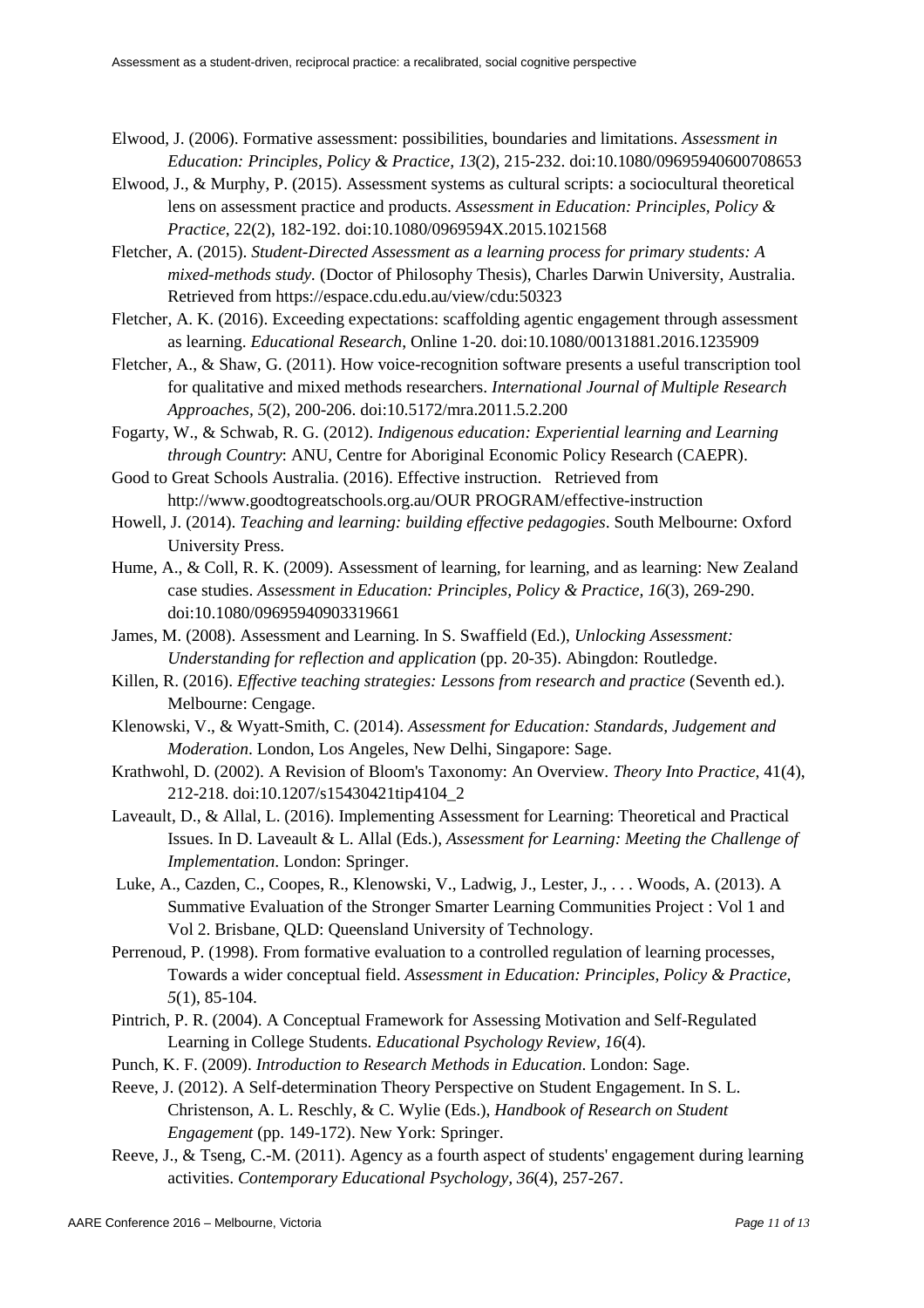doi:http://dx.doi.org/10.1016/j.cedpsych.2011.05.002

- Schunk, D. H. (1995). Self-efficacy and education and instruction. In J. E. Maddux (Ed.), *Selfefficacy, adaption, and adjustment: Theory, research, and application* (pp. 281-303). New York: Plenum Press.
- Schunk, D. H., & Pajares, F. (2005). Competence Perceptions and Academic Functioning. In A. J. Elliot & C. S. Dweck (Eds.), *Handbook of Competence and Motivation* (pp. 85-105). New York: The Guilford Press.
- Schunk, D. H., & Zimmerman, B. J. (2003). Self-Regulation and Learning *Handbook of Psychology*: John Wiley & Sons, Inc.
- Stobart, G., & Eggen, T. (2012). High-stakes testing value, fairness and consequences. *Assessment in Education: Principles, Policy & Practice, 19*(1), 1-6. doi:10.1080/0969594x.2012.639191
- Torrance, H. (2007). Assessment as learning? How the use of explicit learning objectives, assessment criteria and feedback in post-secondary education and training can come to dominate learning. . *Assessment in Education: Principles, Policy & Practice, 14*(3), 281-294. doi:10.1080/09695940701591867

Wiliam, D. (2011). *Embedded formative assessment*. Bloomington, USA: Solution Tree Press.

Zimmerman, B. J. (2011). Motivational sources and outcomes of self-regulated learning and performance. In B. J. Zimmerman & D. H. Schunk (Eds.), *Handbook of self-regulation of learning and performance* (pp. 49-64). New York; London: Routledge.